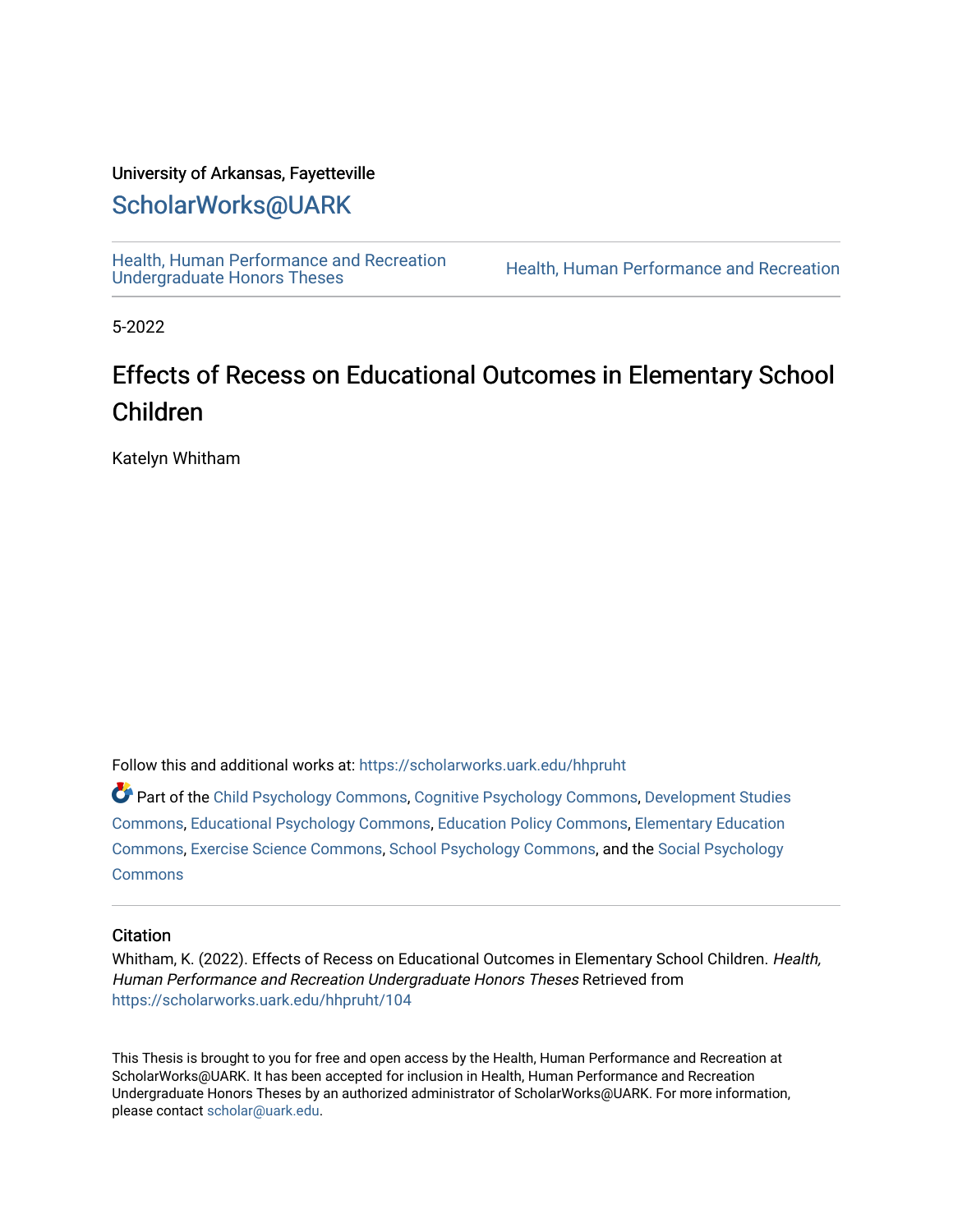# Effects of Recess on Educational Outcomes in Elementary School Children

Katelyn B. Whitham

Bachelor of Science in Kinesiology - Exercise Science

Spring 2022

University of Arkansas, Fayetteville, AR

Mentor: Erin Howie-Hickey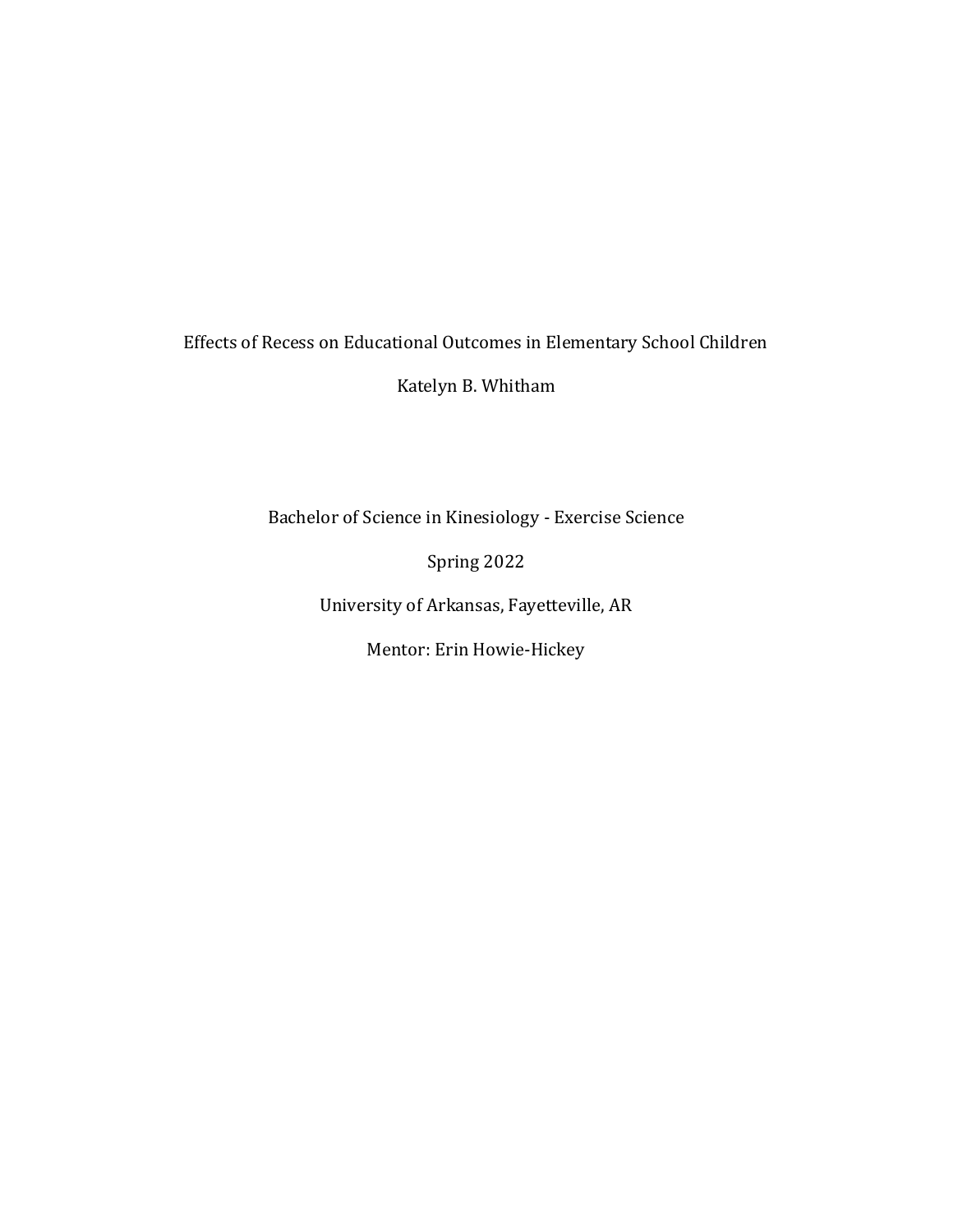### **Abstract**

*Introduction*: Because physical activity is beneficial for physical and mental health, the declining opportunities to implement adequate recesses in schools are devastating for children. If educational outcomes are positively affected by increased recess time or quality, schools are more likely to receive funding for programs and resources that support this renovation to recesses, providing research in lacking topics. *Purpose*: The purpose of this systematic review is to find related, academic articles for cross examination of data collected on the effects that recess has on educational outcomes so that schools may use this as a resource to receive funding to increase the opportunities for activities in school. *Methods*: Conducting the systematic review was done according to PRISMA guidelines and PROSPERO protocol. The summarized steps for completing this systematic review are in order, as follows: article selections, extraction of information, quality and bias analysis using GRADE, consolidating data from the remaining articles, comparing data, and identifying basic trends. *Results*: Among the 12 articles reviewed, selected, and filtered, the results tended to have increased recess time and/or quality as an association with the improvement of educational outcomes. Across the 12 studies, all were cross-sectional studies or longitudinal, and all except one were conducted on participants in the United States; the outlier was conducted in Spain. The role and number of participants studied varied across articles from six teachers to 11,624 students but all studied elementary school children. The articles investigated different components of educational outcomes such as, improved academics, controlled classroom environment, refined cognitive skills, enhanced performance on school aptitude tests, and improved social behavior, reduced classroom distractions. Results were supported by a variety of both qualitative and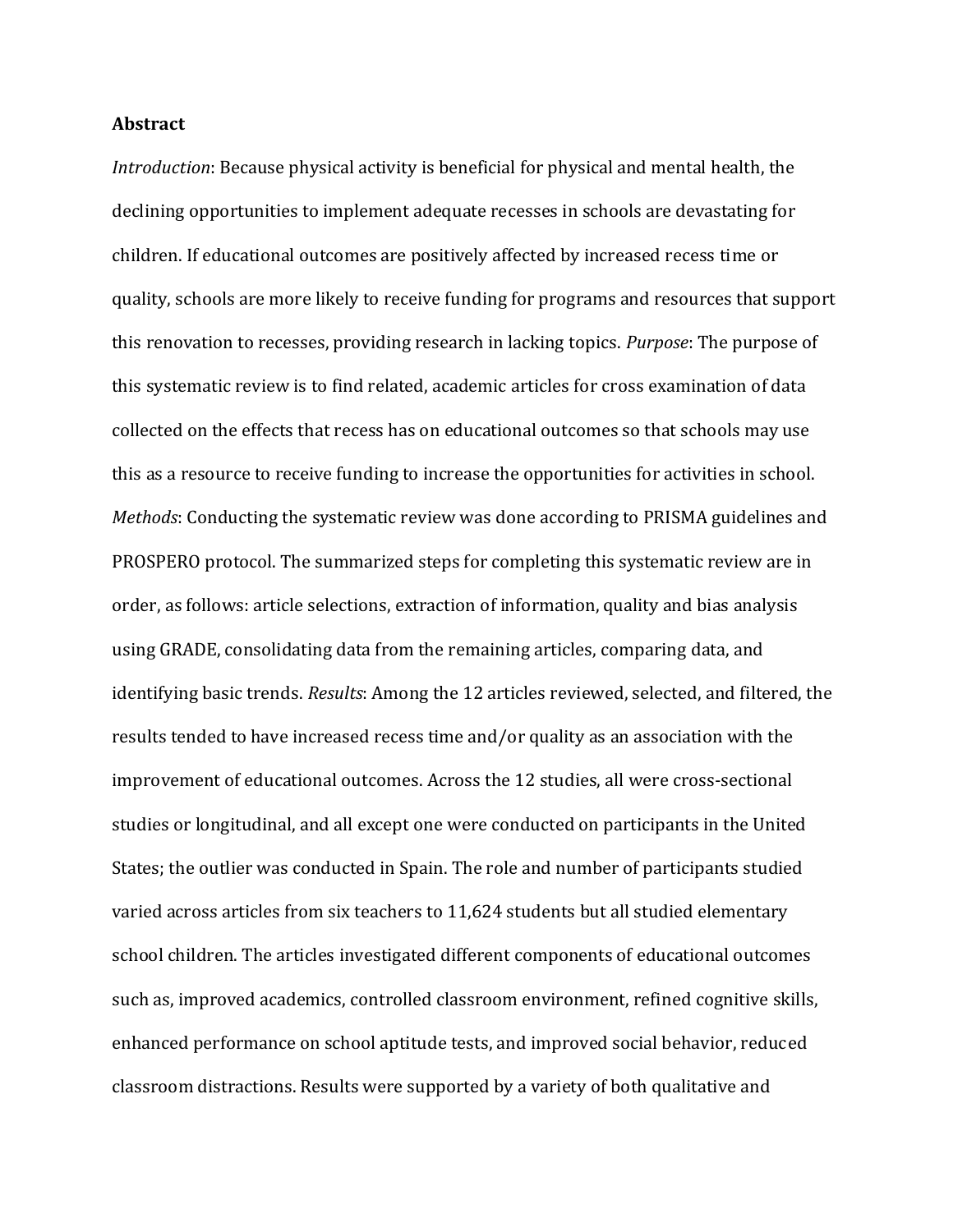quantitative data, such as recess grading scales, teacher interviews, academic performance, and classroom observations. *Discussion*: Overall, recess tended to show a positive association with educational outcomes. These positive associations may be an asset to justifying the funding for programs and resources that increase recess and overall physical activity in elementary school students.

### **Introduction**

Physical activity and exercise opportunities continue to decrease in United States elementary schools. <sup>1</sup>As daily physical activity and exercise levels decrease, children are increasingly at risk for negative health effects, both physical and mental.<sup>2</sup> According to the United States Department of Health, physical activity improves fitness, cardiovascular function, metabolic function, and bone health.<sup>3</sup> In children, exercise improves bone health, helps keep them at a healthy weight or body composition, improves cardiorespiratory and muscular fitness, and reduces the risk of depression. <sup>4</sup> These negative health effects do not just harm individual students but also harm the schools. Specifically, lower physical activity decreases cognitive performance as well as academic achievement.<sup>5</sup> If there continues to be a decline in activity levels, schools risk their students' emotional health being harmed or worsening.<sup>6</sup> More specifically, when time and quality of physical activity and are decreased, mental health and cognitive performance benefits are diminished or extinguished.<sup>7</sup> In elementary schools, recess is the main source of physical activity; recess is not only decreasing with overall activity, but also with duration and quality. Schools are wanting to maximize class time to increase efficiency by decreasing recess but are most likely doing the opposite.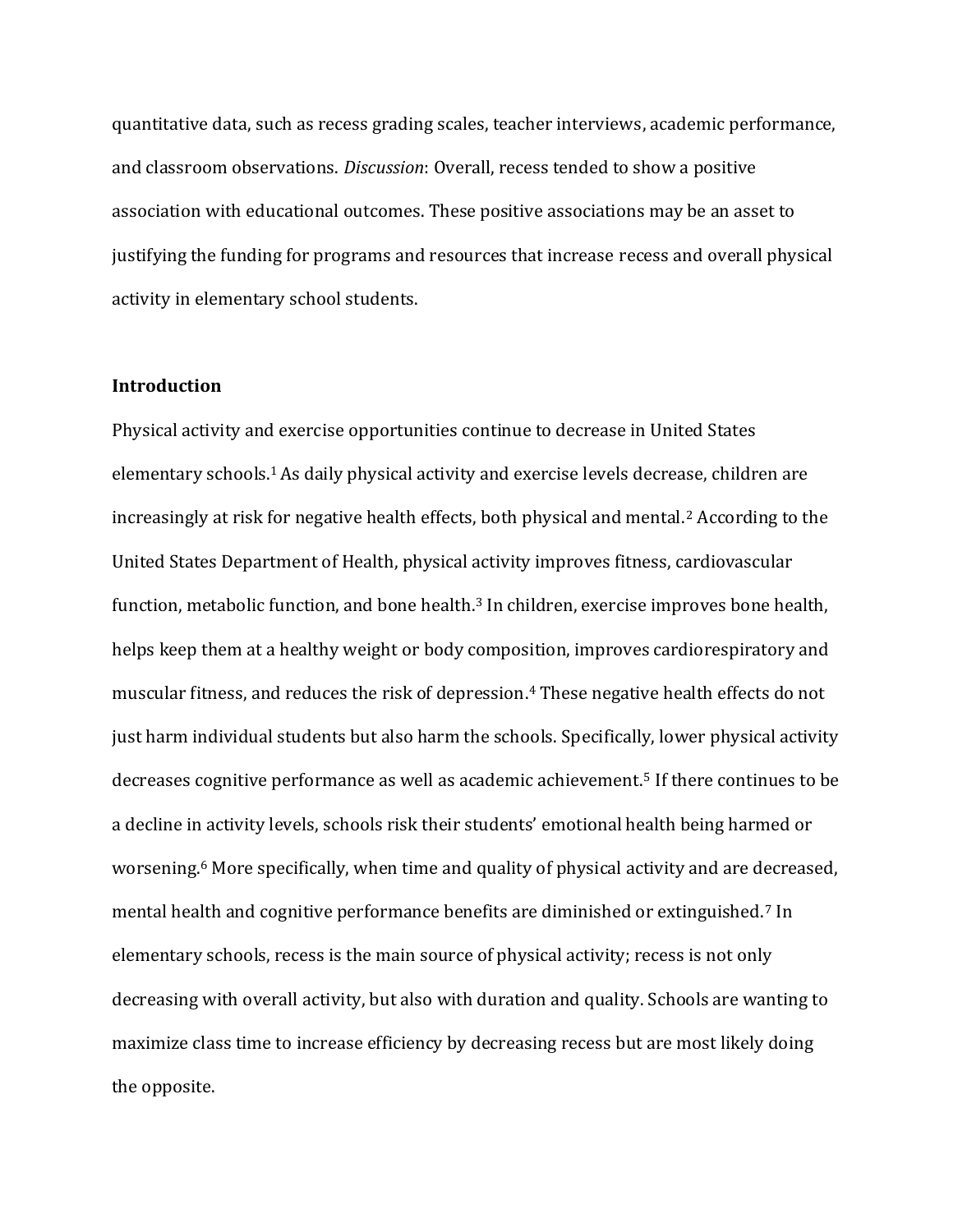To encourage schools to increase recess, there must be research on how recess effects educational outcomes. The definition of an educational outcome in this circumstance is the potential to benefit schools through funding. For example, by increasing academic performance–an educational outcome, there is an increase in likelihood of additional school funding.<sup>8</sup> Although there is presently a large pool of research on the effects of recess on students' health, there is a lack of specified research about the effects of recess on educational outcomes—schools' general funding, which may encourage schools to increase recess time and quality.

The purpose of this systematic review is to find related, academic articles for cross examination of collected data collected on the effects that recess has on educational outcomes so that schools may use this as a resource to receive funding and reap the benefits associated with recess to increase the opportunities for physical activities in school.

## **Methods**

In the process of reviewing several articles, PRISMA guidelines and protocols established by PROSPERO were used to outline the procedures of this systematic review. There were four main steps to the research method and one additional step for data analysis; the four main steps were as following: identification of potential articles, selection of the articles, extraction of article information, and screening of the remaining articles.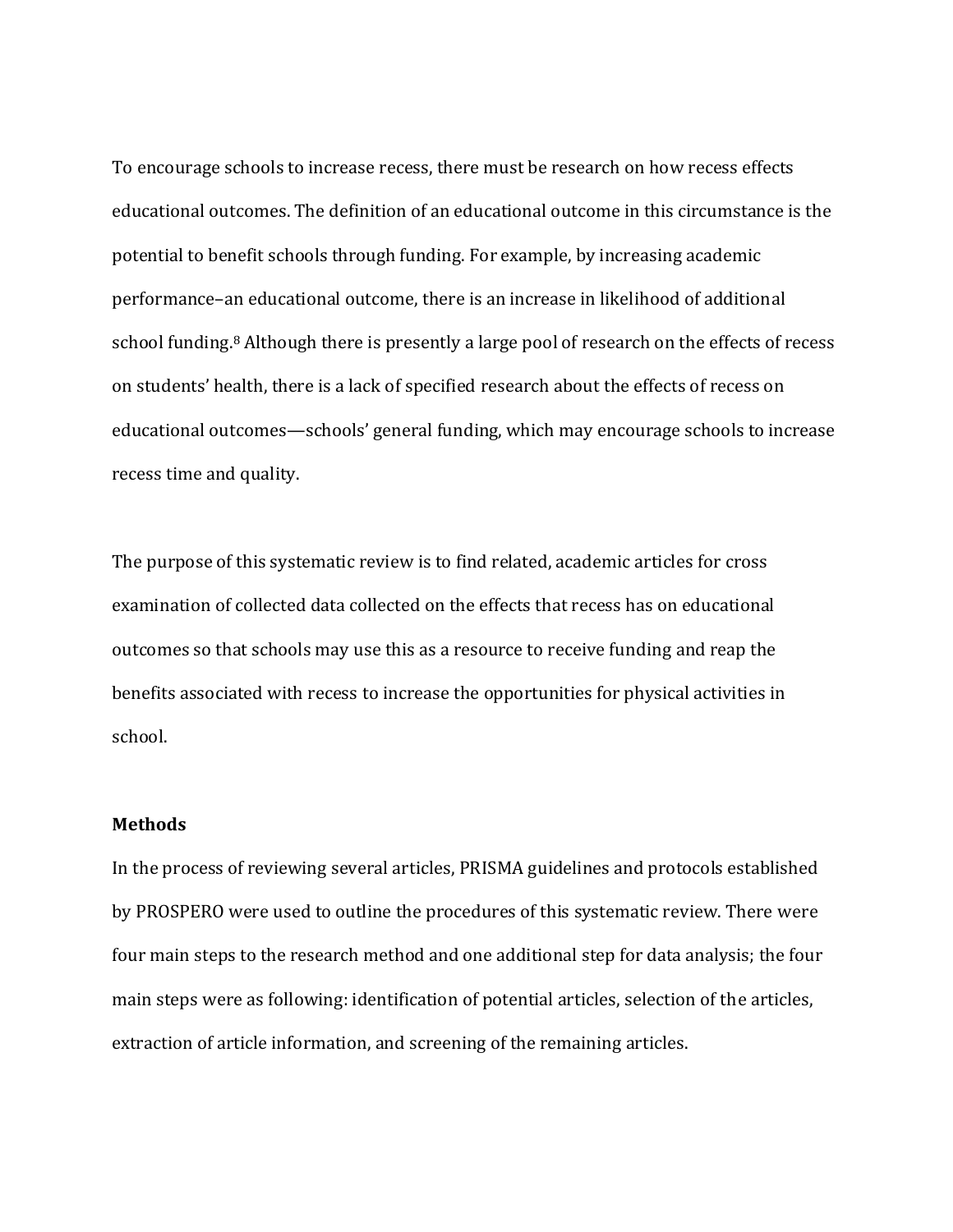Identification of potential articles began with a preliminary search based on keywords. After compiling a list of 118 general search results, the study selections were defined by the following information in Microsoft Excel to make the articles easier to identify: reference type, authors, publication year, title, periodical full, and keywords.

This spreadsheet was then used to complete the next step of review, article selection. Selection began filtering the studies through more than just keywords; this is performed in three phases: selection by the title, abstract, and full document. After each selection is performed, a new spreadsheet was made to reduce confusion of when an article was excluded. In addition, for each of these three steps, two reviewers decided "include" or

"exclude" and recorded their reason on each spreadsheet. The purpose of the assessors was to provide interrater reliability of this systematic review. Once the two reviewers came to a consensus on any differences in opinions, the next step of the selection process continues; then, a new



spreadsheet was made with the remaining articles. All articles must have included recess, elementary schools, and educational outcomes.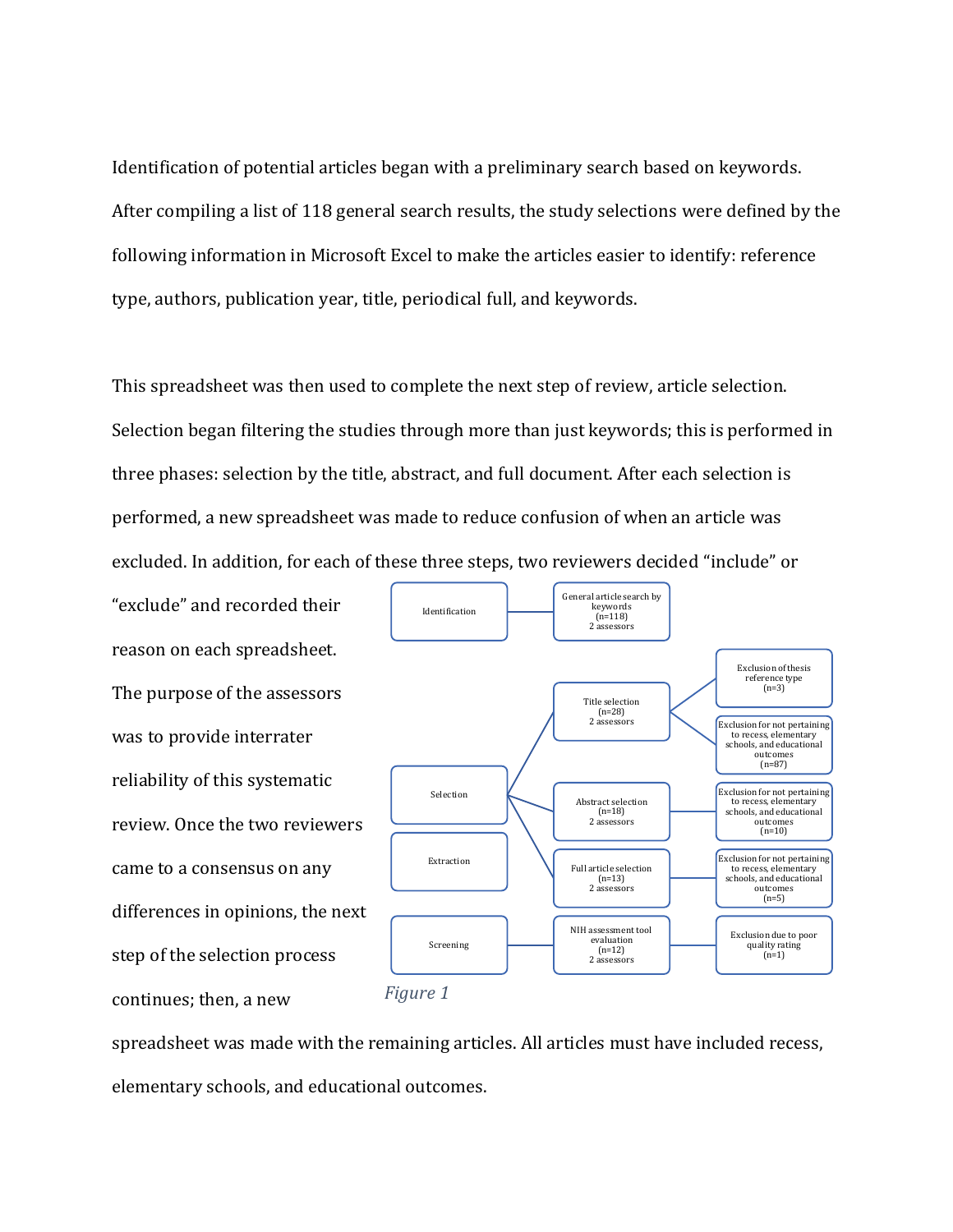Before reviewing the title, three publications were excluded due to their reference type being theses. When looking for the essential criteria in the titles and abstracts, sometimes it was unclear whether an article had the necessary components; in this case, the articles in question were included until they were reviewed by their full document. During the review based on the title of the articles, 87 articles were excluded for not pertaining to recess, elementary schools, and educational outcomes. The remaining 28 articles continued to selection based on abstracts. This time, 10 studies were excluded for the same reason, leaving 18 articles to be selected based on their full study; five articles were excluded, and 12 articles continued to the next main step: extraction.

Extraction of information pulled out each article data and prepared articles to be graded for bias, conflicts of interest, reliability. On a new spreadsheet, the article data was categorized by their initial defined information plus their abstract, study duration, study design, country, sample size, female sample size, male sample size, school grades, ages, recess session duration, recess frequency, outcome variable or educational outcome, main results, and any addition notes. Not only did the consolidation of data into a single document prepare for article reliability grading, but it also made cross-examination of data much more efficient.

Before comparing data, to minimize articles with skewed results, articles were screened for reliability and risk of bias that would compromise quality. So, after the data extraction, each article was evaluated using GRADE criteria to determine quality of the studies and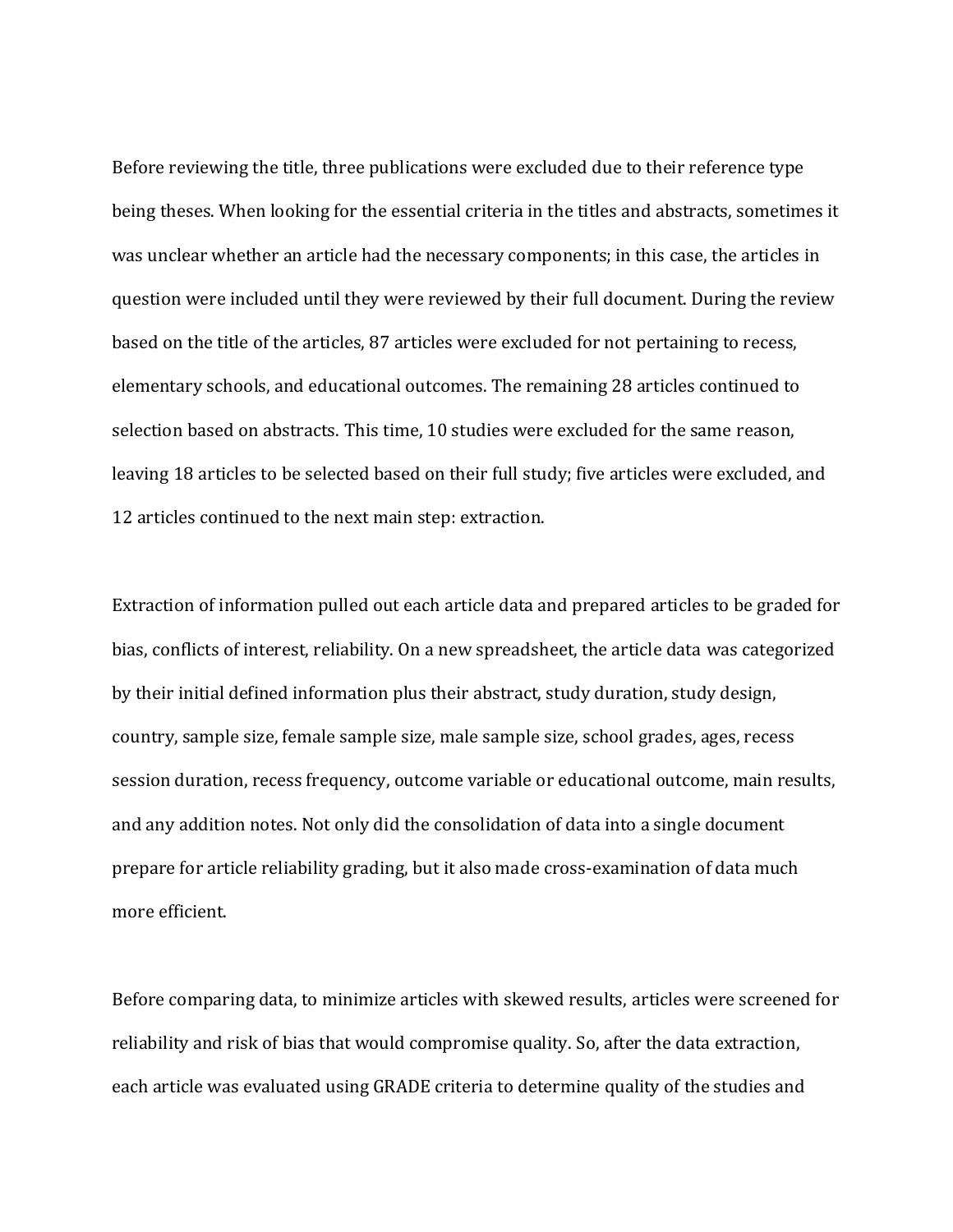analyze any potential bias. Majority of the studies were observational cross-sectional or longitudinal, so questions for screening were specifically using the observational/crosssectional tool. Through this process, there was only one study that was excluded in this step due to receiving a poor quality rating.

With the 12 articles remaining with their data extracted and consolidated into one document, each study is compared. All results are generally interpretated within the context of the research topic criteria. The extracted data assists in comparing results and qualitative and quantitative statistics, helping to determine whether the general trend has a negative, neutral, or positive association with each educational outcome defined; results are cross examined to consider each articles' variations in purpose, methods, and experimental design.

The results were categorized based on their findings; there are the educational outcomes that recess effects based on the systematic review of related studies: academic performance, classroom behavior, cognitive functions, social/emotional effects, and teaching efficiency. A flow chart of the summarized research methods can be found in Figure 1.

### **Results**

The extraction consists of 12 articles described in Tables 1-A, 1-B, 2-A, and 2-B. Tables 1-A and 1-B display seven cross-sectional case studies, and Tables 2-A and 2-B consists of five longitudinal studies. Out of the combined 12 articles, 11 articles are based on subjects in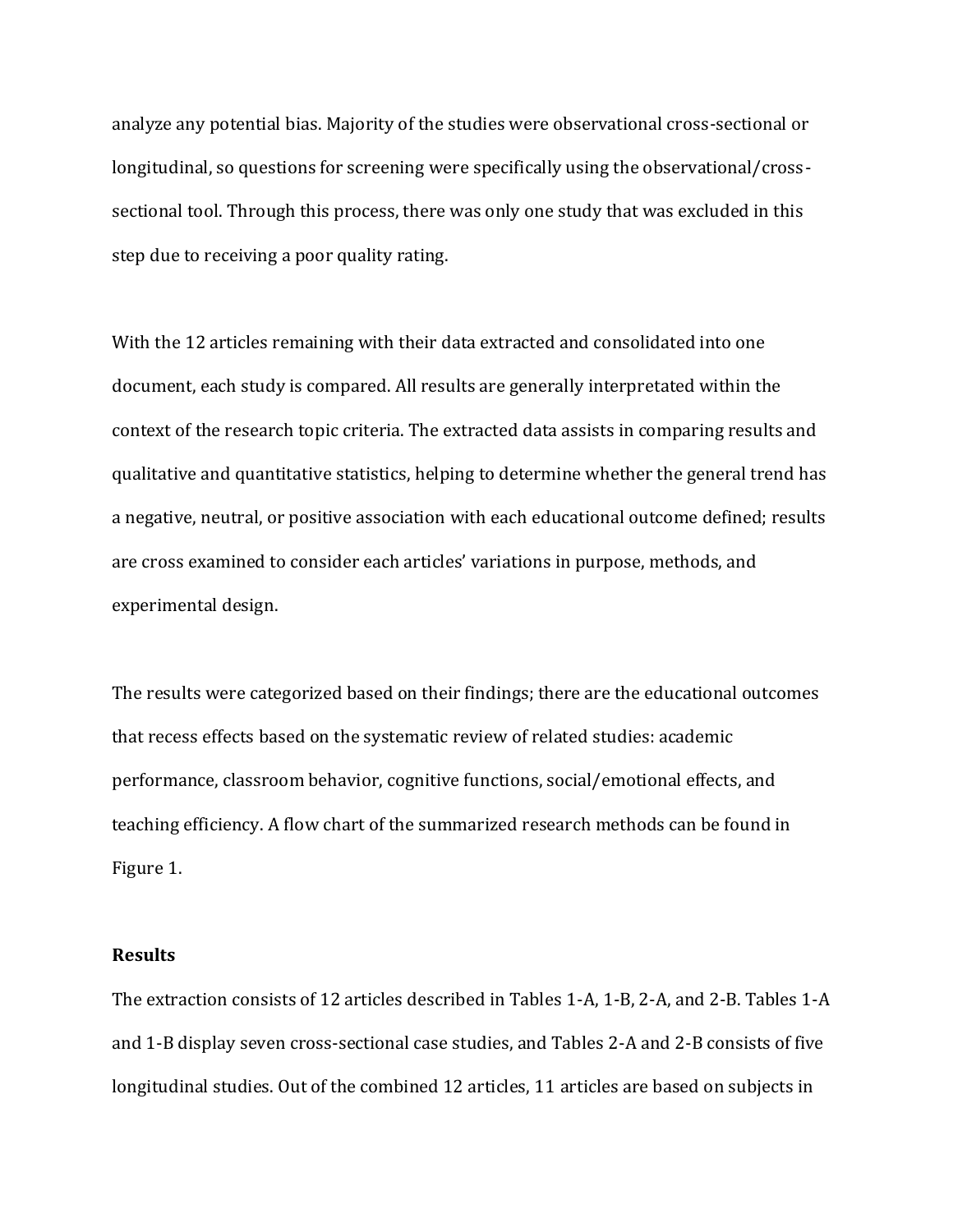the United States, while one study is conducted in Spain. Studies focused on elementary students as their population, but the sample used to measure educational outcomes in each study varied. More specifically, two studies only used teachers' perceptions and opinions, nine studies used elementary school students, and one study used both teachers and students as their testing sample.

#### *Academic Performance*

Academic performance applies specifically to work and assessments conducted in the elementary classroom setting. Examples of various methods of measuring academic performance are grades and testing information retention, and school aptitude tests in various categories. Articles that measure academic performance and investigate longer recess time concluded that it was associated with better academics; more specifically, better grades and information retention. 9, 10 Some research articles used school aptitude tests as the dependent variable to measure academic performance. It was found that longer recess time has an association with improved school aptitudes in various categories tested: school, numerical,<sup>11</sup> reasoning, nonverbal, and verbal.<sup>12</sup> In addition, the larger the duration of recess, the greater the increase in reading levels. <sup>13</sup> On the other hand, one study found greater recess time had no positive or negative effects on reading levels; but, when recess is within a 16-to-30-minute window, reading levels still tended to be higher, just enough for the data to be considered statistically significant.<sup>14</sup> The slight differences in outcomes between articles may be attributed to difference found through the extracted information: intervention methods and testing duration. Therefore, recess tended to positively effect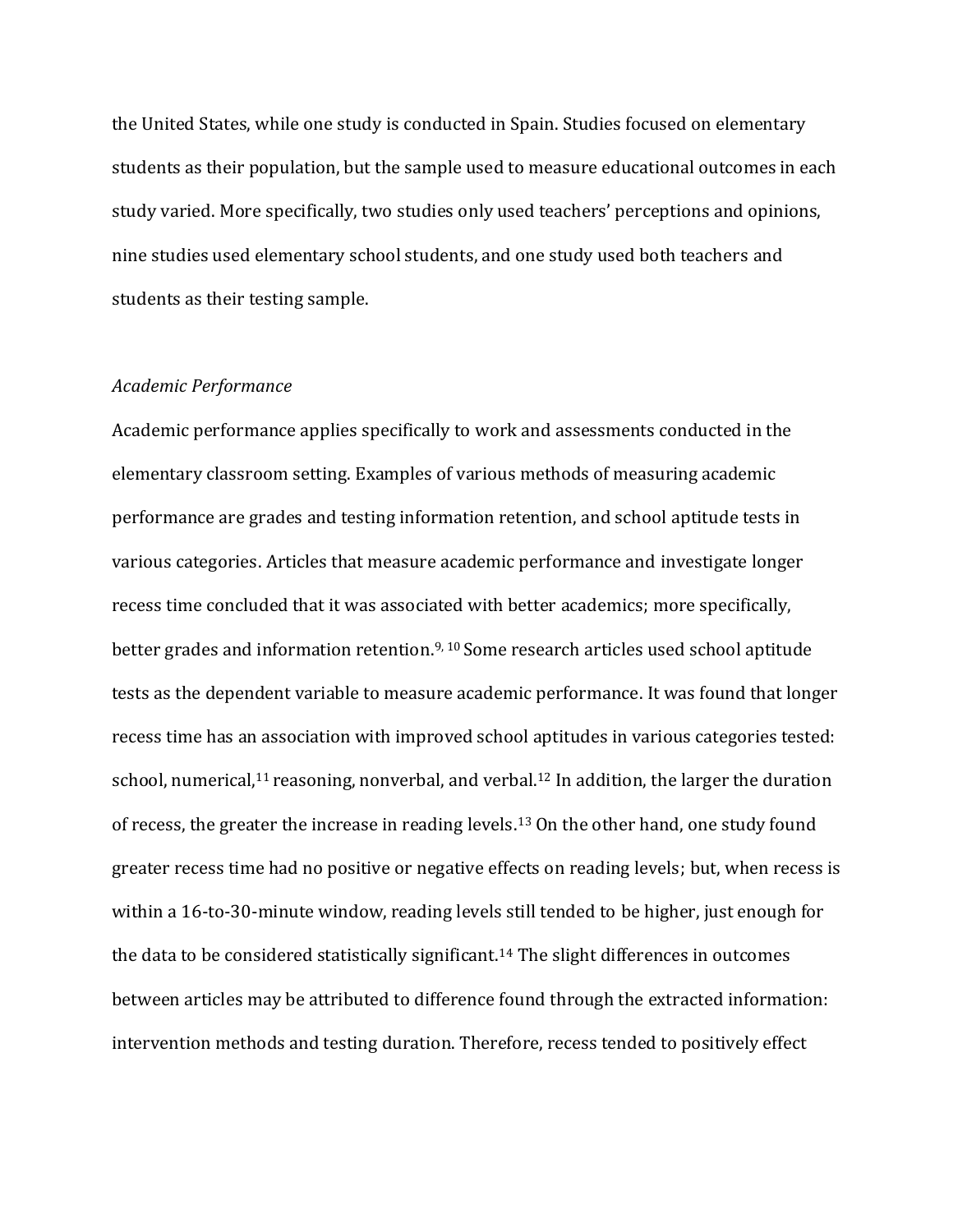academic performance through the consistent correlation of improved academics and school aptitude tests with the increase of time dedicated to recess.

#### *Classroom Behavior*

Classroom behavior can be described as externalized problems and behavioral symptoms. Externalized problems include hyperactivity, aggression, and conduct problems. Behavioral problem examples are attention problems, withdrawal, and functional communication- constructive feedback to teachers. After reviewing the included studies, externalized problems and behavioral problems were better with more recess time. Studies also concluded that externalized problems were greater with the longer recess duration<sup>15, 16</sup>; they also concluded that behavioral symptoms were improved with increasing both recess time and quality.<sup>15, 17</sup> In addition, one study examined how increasing just recess time effects overall attention, which also has a significant associate with improvements in the general trend of behavioral symptoms.<sup>10</sup>

#### *Cognitive Functions*

Cognitive functions, although related to academic performance and classroom behavior, requires a separate category. Academic performance focuses on grades and assessment, and classroom behavior primarily discusses behaviors that affect the classroom or overall attention as a behavioral problem. Cognitive functions focus on individual mental performance or capability—including focus, adaptability, problem solving, creativity, independence, cognitive flexibility, etc. Studies concluded that students had greater abilities to sustain focus after longer recess lengths.<sup>9, 18, 19</sup> In addition, upon returning from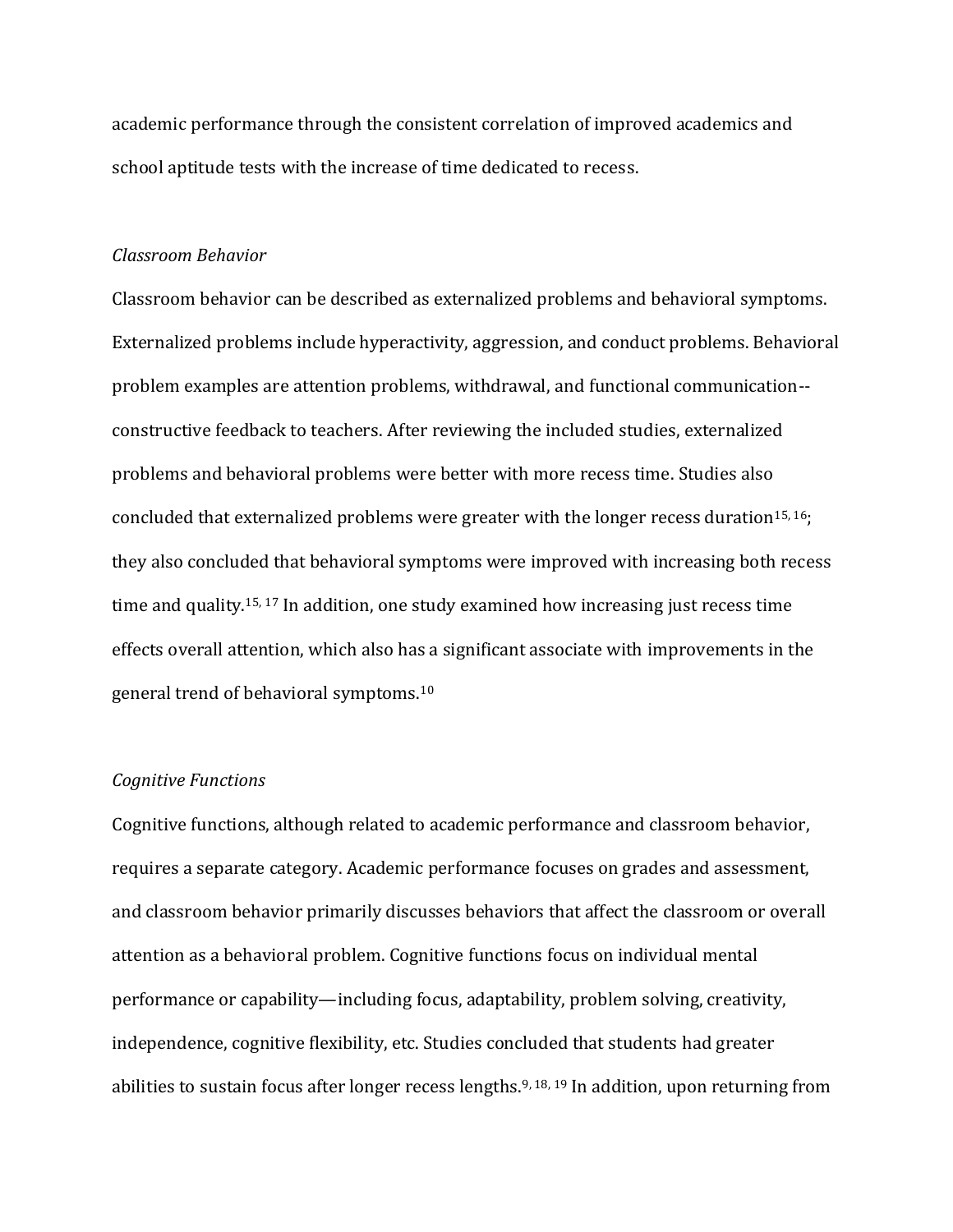recess into the classroom, the subjects displayed improved adaptability when reengaging from the recess to classroom transition.15, 17 When students did settle back into their classrooms, there was an immediate increase in problem-solving after increased recess time. Study results also observed greater independence<sup>18</sup> and creativity by thinking outside of the box.<sup>12, 19</sup> These results correlate with cognitive flexibility improvements, an outcome of an increase in recess duration. <sup>12</sup> After an increase in recess duration, students tended to come back and display cognitive participation in lessons more frequently, and there was noted rise in classroom engagement and learning. 17

### *Social/Emotional Effects*

Social and emotional effects is an umbrella to describe the effects recess quality and/or duration has on students' emotions—or emotional well-being—and the external projection to others. It is found that students were observed to have friendlier interactions after recess periods<sup>9</sup> and even lower rates of bullying by improving recess quality.<sup>15</sup> Not only did intrapersonal interactions tend to improve after recess, so did personal control. More specifically, when increasing recess time, students tended to have more emotional selfcontrol. 9, 15 Longer recess time and quality resulted in students being more cooperative and less disruptive.<sup>18</sup> After recess, students tended to have positive moods, motivating students to learn when they were in the classroom. 17, 18 In addition, confidence tended to increase with improved mood, correlating with more students tending to assume leadership in the classroom and increasing interpersonal student involvement.<sup>15</sup>

### *Teaching Efficiency*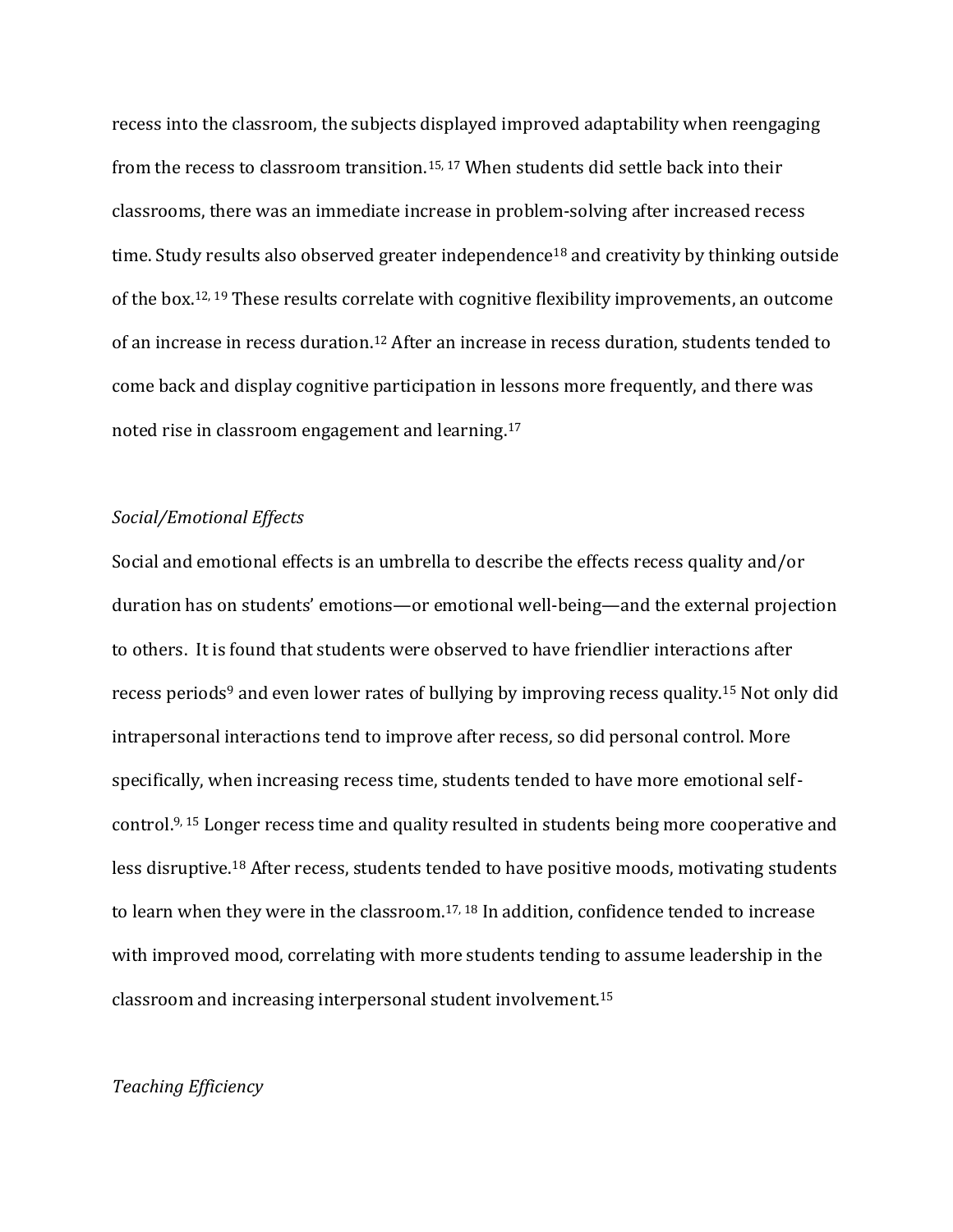Although one of the hesitancies for schools to increase recess time is the decreased time for learning—with the understanding school days run within a set window, study results concluded the opposite; decreased class time results in teachers prioritizing curriculum, improving their ability to cover and summarize curriculum while still having improved academic performance. 9

# *Study Quality*

After screening 13 articles for reliability using GRADE criteria, only one article was excluded for poor quality. The poor quality rating was due to not recording information in multiple sections including more than one essential category. One of the 12 included articles was graded fair because some of the nonessential information was not reported, but all other methodology and data analysis conducted within the article was good quality. The remaining 11 articles were all rated "good."

| Cross-Sectional Studies Analysis Results                                                                                               |                                                                   |                      |                                                                              |                                  |
|----------------------------------------------------------------------------------------------------------------------------------------|-------------------------------------------------------------------|----------------------|------------------------------------------------------------------------------|----------------------------------|
| <b>Title</b>                                                                                                                           | <b>Study Duration</b>                                             | Country              | n                                                                            | <b>Grades</b>                    |
| A Qualitative Study of<br><b>Teachers' Perceptions</b><br>of Increased Recess<br>Time on Teaching,<br>Learning, and<br><b>Behavior</b> | 3 years (data<br>collection in a<br>much smaller<br>time frame**) | <b>United States</b> | 17 teachers                                                                  | K, $1$ <sup>st</sup> , and $2nd$ |
| <b>Recess Quality and</b><br><b>Social and Behavioral</b><br><b>Health in Elementary</b><br><b>School Students</b>                     | 1 year (2018-<br>2019)                                            | <b>United States</b> | 352 students                                                                 | 3rd/5th                          |
| <b>Advocating for Play:</b><br>The Benefits of<br>Unstructured Play in<br><b>Public Schools</b>                                        | 10 weeks                                                          | <b>United States</b> | Interviews: 47<br>children and 6<br>teachers<br>Observations: 61<br>children | $K-5$ th                         |

*Table 1-A*

| <b>Cross-Sectional Studies Analysis Results</b> |  |  |
|-------------------------------------------------|--|--|
|                                                 |  |  |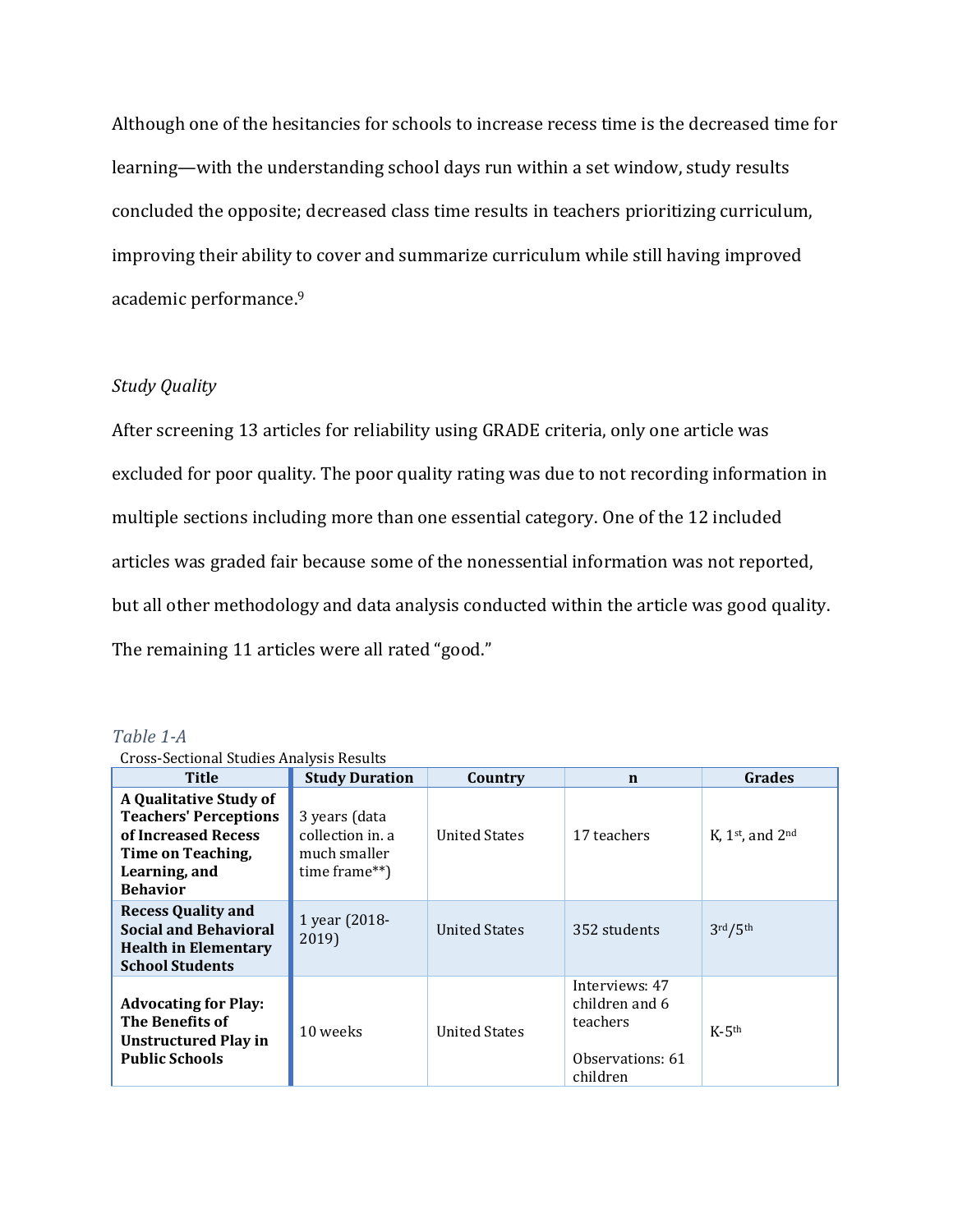| <b>Effects of a 10-week</b><br>active recess program<br>in school setting on<br>physical fitness,<br>school aptitudes,<br>creativity and<br>cognitive flexibility in<br>elementary school<br>children. | 10 weeks | Spain                | 114 students                                                          | 3rd, 4th, 5th, or 6th |
|--------------------------------------------------------------------------------------------------------------------------------------------------------------------------------------------------------|----------|----------------------|-----------------------------------------------------------------------|-----------------------|
| <b>Teachers' and School</b><br><b>Administrators' Views</b><br><b>Regarding the Role of</b><br><b>Recess for Students</b>                                                                              | N/A      | <b>United States</b> | 10 classroom<br>teachers<br>3 assistant<br>principals<br>2 principals | N/A                   |
| <b>Classroom Benefits of</b><br><b>Recess</b>                                                                                                                                                          | N/A      | <b>United States</b> | 99 students                                                           | 3rd-5th               |
| <b>Effect of Recess on</b><br><b>Fifth Grade Students'</b><br>Time On-Task in an<br><b>Elementary Classroom</b>                                                                                        | 6 weeks  | <b>United States</b> | 12 students                                                           | 5 <sup>th</sup>       |

# *Table 1-B*

Cross-Sectional Studies Analysis Results Continued

| <b>Title</b>                                                                                                                                     | <b>Recess</b><br><b>Session</b>                              | <b>Recess</b><br>Frequency                                                               | <b>Outcome</b><br><b>Variable</b>                                                                  | <b>Outcome Method</b>                                                                                                 |
|--------------------------------------------------------------------------------------------------------------------------------------------------|--------------------------------------------------------------|------------------------------------------------------------------------------------------|----------------------------------------------------------------------------------------------------|-----------------------------------------------------------------------------------------------------------------------|
| A Qualitative Study of<br>Teachers'<br><b>Perceptions of</b><br><b>Increased Recess</b><br>Time on Teaching,<br>Learning, and<br><b>Behavior</b> | 15 minutes                                                   | 4x/day & 5<br>days/1 week                                                                | Teaching,<br>learning, and<br>children's<br>behavior                                               | Teachers' observations<br>via semi-structured<br>interviews, grade<br>monitoring                                      |
| <b>Recess Quality and</b><br><b>Social and Behavioral</b><br><b>Health in Elementary</b><br><b>School Students</b>                               | $Mean =$<br>29.54<br>minutes                                 | 5x/week (41<br>different<br>groups/recess)                                               | Social, emotional,<br>and behavioral<br>competencies for<br>elementary<br>school children          | Recess quality (GRF-<br>OT), classroom behavior<br>(BASC-3), Classroom<br>quality (CLASS)                             |
| <b>Advocating for Play:</b><br>The Benefits of<br><b>Unstructured Play in</b><br><b>Public Schools</b>                                           | 40 minutes<br>(compared<br>to non-<br>recess 60<br>min play) | 3x/week (for the<br>study<br>observations;<br>doesn't specify<br>the usual<br>frequency) | Cognitive,<br>emotional, and<br>social benefits to<br>play (teachers<br>and students'<br>opinions) | Interviews, surveys, and<br>observations                                                                              |
| <b>Effects of a 10-week</b><br>active recess<br>program in school<br>setting on physical<br>fitness, school<br>aptitudes, creativity             | 30 minutes                                                   | 3x/week                                                                                  | Physical fitness,<br>school aptitudes,<br>creativity, and<br>cognitive<br>flexibility              | HIT (tool for assessing<br>cognitive skills, such as<br>school aptitudes,<br>creativity, and cognitive<br>flexibility |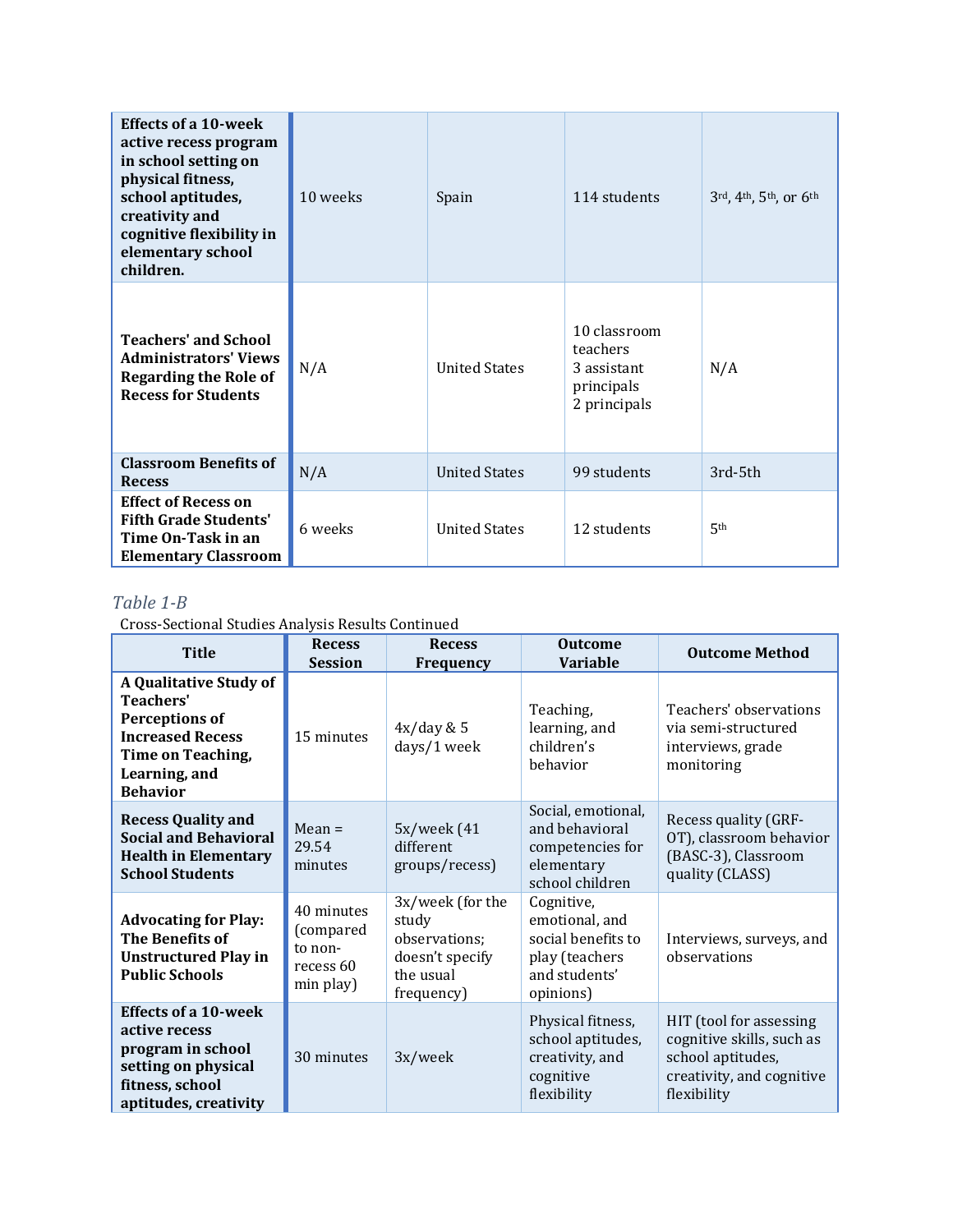| and cognitive<br>flexibility in<br>elementary school<br>children.                                                            |            |                                       |                                                                                                                                     |                                                                                                               |
|------------------------------------------------------------------------------------------------------------------------------|------------|---------------------------------------|-------------------------------------------------------------------------------------------------------------------------------------|---------------------------------------------------------------------------------------------------------------|
| <b>Teachers' and School</b><br>Administrators'<br><b>Views Regarding the</b><br><b>Role of Recess for</b><br><b>Students</b> | 15 minutes | 5x/week                               | Cognitive effects<br>(participation,<br>behavior,<br>affective,<br>continuation of<br>academic<br>learning and<br>negative effects) | Qualitative, semi-<br>structured interviews                                                                   |
| <b>Classroom Benefits of</b><br><b>Recess</b>                                                                                | N/A        | N/A                                   | Attention and<br>creativity                                                                                                         | Attention: letter<br>cancellation/reading<br>comprehension;<br>Creativity: Alternate<br>Use Task              |
| <b>Effect of Recess on</b><br><b>Fifth Grade Students'</b><br>Time On-Task in an<br>Elementary<br><b>Classroom</b>           | 25 minutes | 1x/day (12)<br>observations<br>total) | On-task behavior;<br>math/reading<br>assessment                                                                                     | Academic achievement<br>(math/reading levels):<br>STAR assessments;<br>On/Off-Task Behaviors:<br>WIR protocol |

# *Table 2-A*

Longitudinal Studies Analysis Results

| <b>Title</b>                                                                                                                                         | <b>Study Duration</b>                              | Country                 | n                                | <b>Grades</b>       |
|------------------------------------------------------------------------------------------------------------------------------------------------------|----------------------------------------------------|-------------------------|----------------------------------|---------------------|
| <b>School Recess and Group Classroom</b><br><b>Behavior</b>                                                                                          | 1 year (1998-<br>1999)                             | United<br><b>States</b> | $10,301 -$<br>11,624<br>children | $2nd-4th$           |
| The Effect of Doubling the Amount of Recess<br>on Elementary Student Disciplinary<br><b>Referrals and Achievement Over Time: JRCE</b><br><b>JRCE</b> | 2 years (2016-<br>2017; 2017-2018<br>school years) | United<br><b>States</b> | 728<br>students                  | $K-6$ <sup>th</sup> |
| <b>Association of School-Based Physical</b><br><b>Activity Opportunities, Socioeconomic</b><br><b>Status, and Third-Grade Reading</b>                | 1 year                                             | United<br><b>States</b> | 784<br>students                  | 3rd                 |
| The Effect of Multiple Recesses on Listening<br><b>Effort: A Preliminary Study</b>                                                                   | 1 year                                             | United<br><b>States</b> | 172<br>students                  | $K-1$ st            |
| <b>Recess and Reading Achievement of Early</b><br><b>Childhood Students in Public Schools</b>                                                        | N/A                                                | United<br><b>States</b> | 3,951<br>students                | K                   |

# *Table 2-B*

Longitudinal Studies Analysis Results Continued

| <b>Title</b>                                                | <b>Recess</b><br><b>Session</b> | <b>Recess</b><br><b>Frequency</b>             | <b>Outcome</b><br><b>Variable</b> | <b>Outcome Method</b>                                              |
|-------------------------------------------------------------|---------------------------------|-----------------------------------------------|-----------------------------------|--------------------------------------------------------------------|
| <b>School Recess and Group</b><br><b>Classroom Behavior</b> | <15 minutes;<br>>30 minutes     | $0-5x/$ week<br>(depending on<br>which group) | Classroom<br>behavior             | Teacher reported<br>classroom<br>behavior rating<br>$(TRCB) (1-5)$ |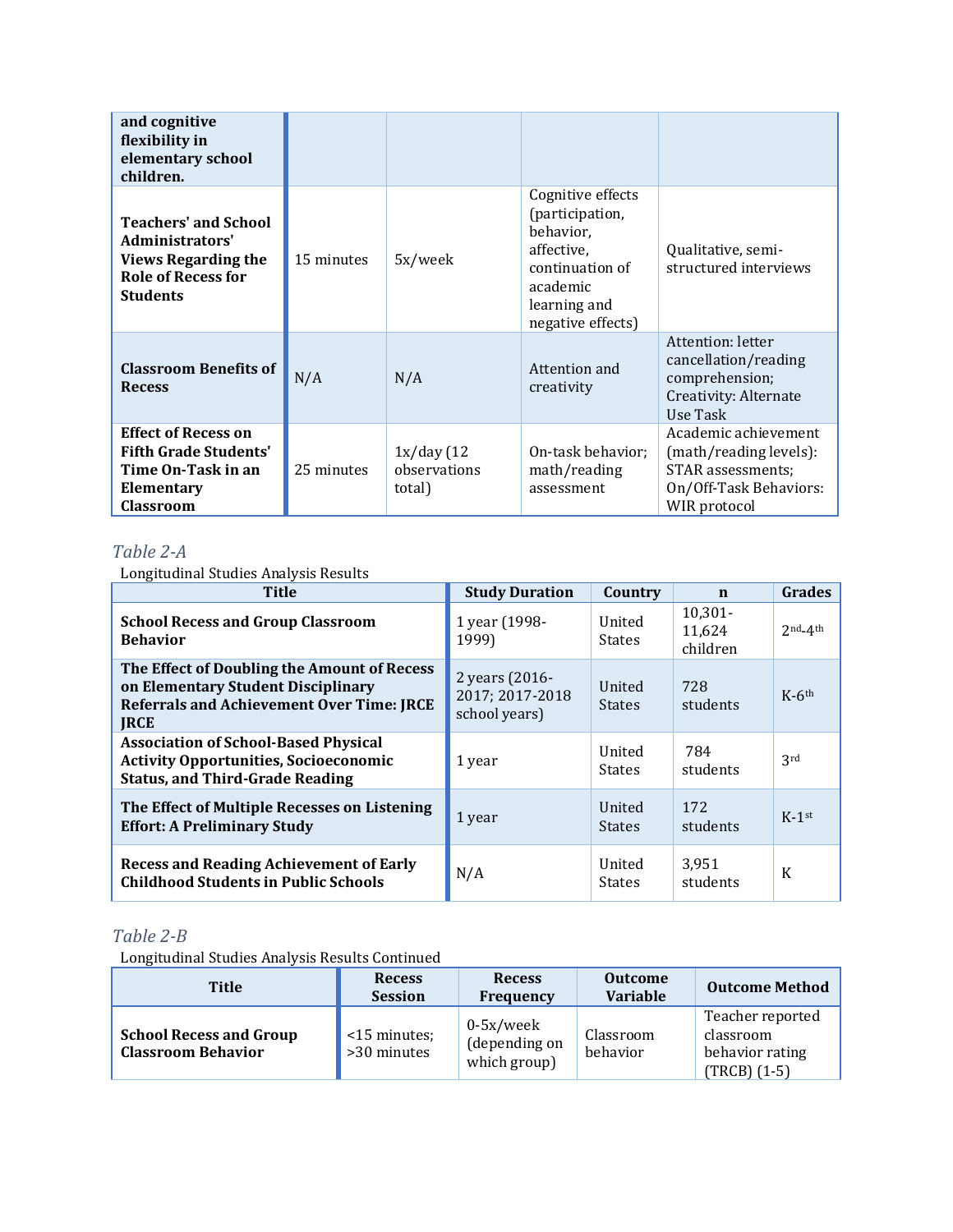| The Effect of Doubling the<br><b>Amount of Recess on</b><br><b>Elementary Student</b><br><b>Disciplinary Referrals and</b><br><b>Achievement Over Time:</b><br><b>IRCE IRCE</b> | 15 minutes                                                                    | $1x/day$ (first<br>year); 2x/day<br>(second year) | Math/reading<br>scores            | Math scores: MI;<br>Reading scores: RI                                |
|---------------------------------------------------------------------------------------------------------------------------------------------------------------------------------|-------------------------------------------------------------------------------|---------------------------------------------------|-----------------------------------|-----------------------------------------------------------------------|
| <b>Association of School-Based</b><br><b>Physical Activity</b><br>Opportunities,<br>Socioeconomic Status, and<br><b>Third-Grade Reading</b>                                     | N/A                                                                           | N/A                                               | Reading levels                    | Comparing scores<br>with the State<br>Board of Education<br>database  |
| <b>The Effect of Multiple</b><br><b>Recesses on Listening Effort:</b><br><b>A Preliminary Study</b>                                                                             | 15 minutes                                                                    | 1x/day<br>(control);<br>4x/day                    | Listening<br>effort,<br>attention | Mann-Whitney U<br>test                                                |
| <b>Recess and Reading</b><br><b>Achievement of Early</b><br><b>Childhood Students in Public</b><br><b>Schools</b>                                                               | 1-15 minutes.<br>16-30 minutes.<br>31-45 minutes,<br>and $\geq 45$<br>minutes | $0-5x/$ week<br>(depending on<br>which group)     | Reading levels                    | Item Response<br>Theory (IRT) and<br>standardized (T-<br>test) scores |

# **Discussion**

# *Academic Performance*

Over the years, there have been numerous studies about the effects of physical activity on learning. Research shows a positive association in physical activity and academic performance.<sup>20</sup> Since recess provides elementary students an unstructured time and place to incorporate play and expend energy, recess can be considered a good source of physical activity, if implemented. Therefore, academic performance is likely to increase with recess because of the effects physical activity has on learning.

# *Classroom Behavior*

Children, especially in elementary school, are known for their high energy. When students are expected to listen, learn, and follow directions, their high energy can be disruptive to the objectives of the day. Allowing elementary school children to have a designated recess time of sufficient duration is the perfect opportunity for them to get their energy out in an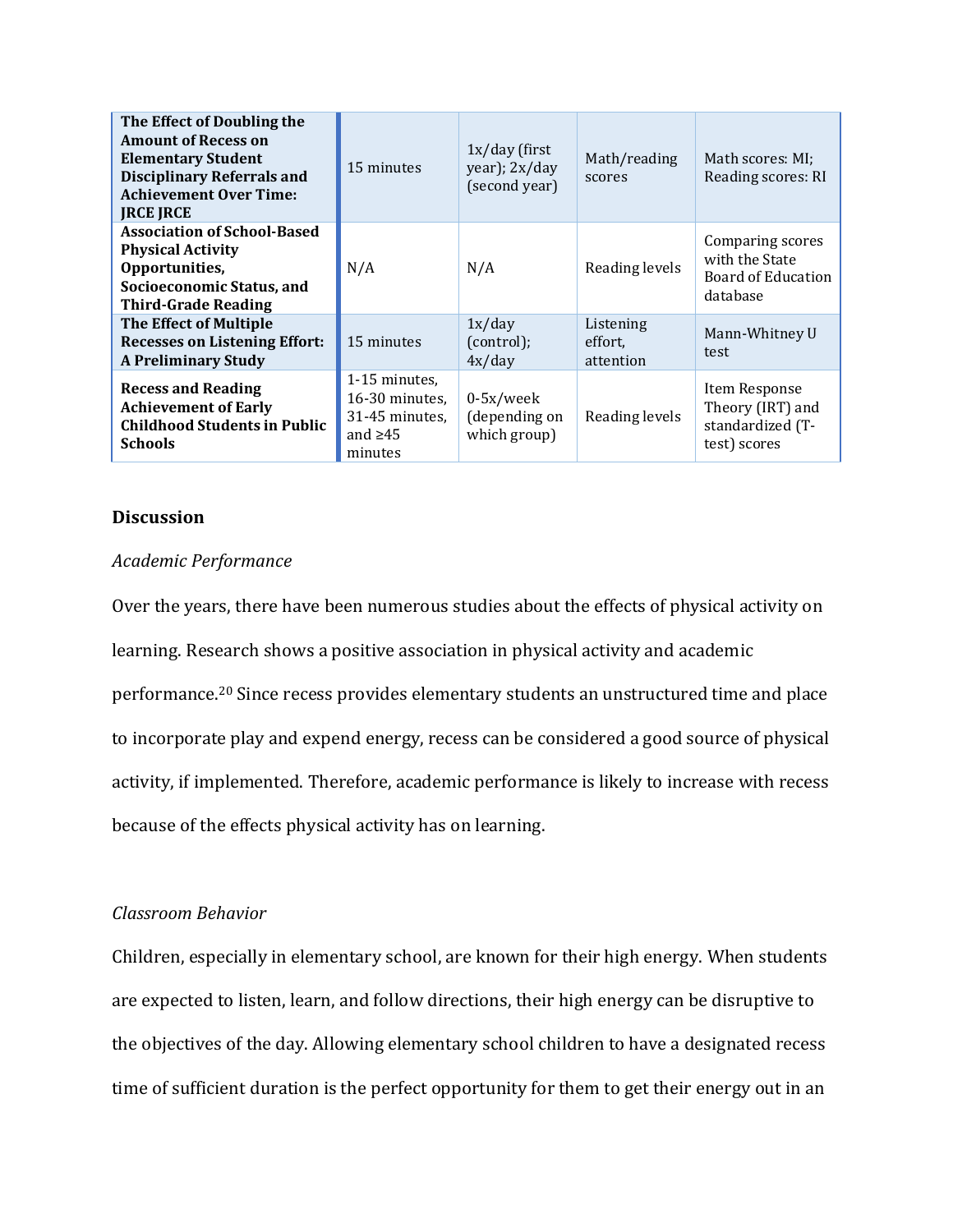enjoyable way. Therefore, upon returning to the classroom, students are better able to settle and focus on the lessons or activities. Classroom behavior may also be associated indirectly with other educational outcomes. For example, the better the environment for learning, the more information is retained; the more information children are retaining, the better their academic performance.

### *Cognitive Functions*

Some of the cognitive functions were found to have a generally positive association with recess. Since recess is considered a source of physical activity and creative outlet, the potential cause of these positive associations most likely relate back to physical activity and creative freedom. Research supports that physical activity is related to improved attention.<sup>21</sup> In addition, physical activity results in energy expenditure. When students are returning to the classroom, the use of energy and potential improvement in attention may attribute to the results of the articles in this systematic review that tended to support improved reengagement upon returning to the classroom. The unstructured play time for kids allows them to explore different mediums of play and learning how to entertain themselves. This fosters creativity, problem solving, independence, and encourages creativity.

### *Social/Emotional Effects*

Recess is an opportunity for elementary students to engage socially with one another and process emotions as much as it is an opportunity to be physically active, in the form of play. Physical activity has a positive effect on emotional health<sup>22</sup>; children may even use recess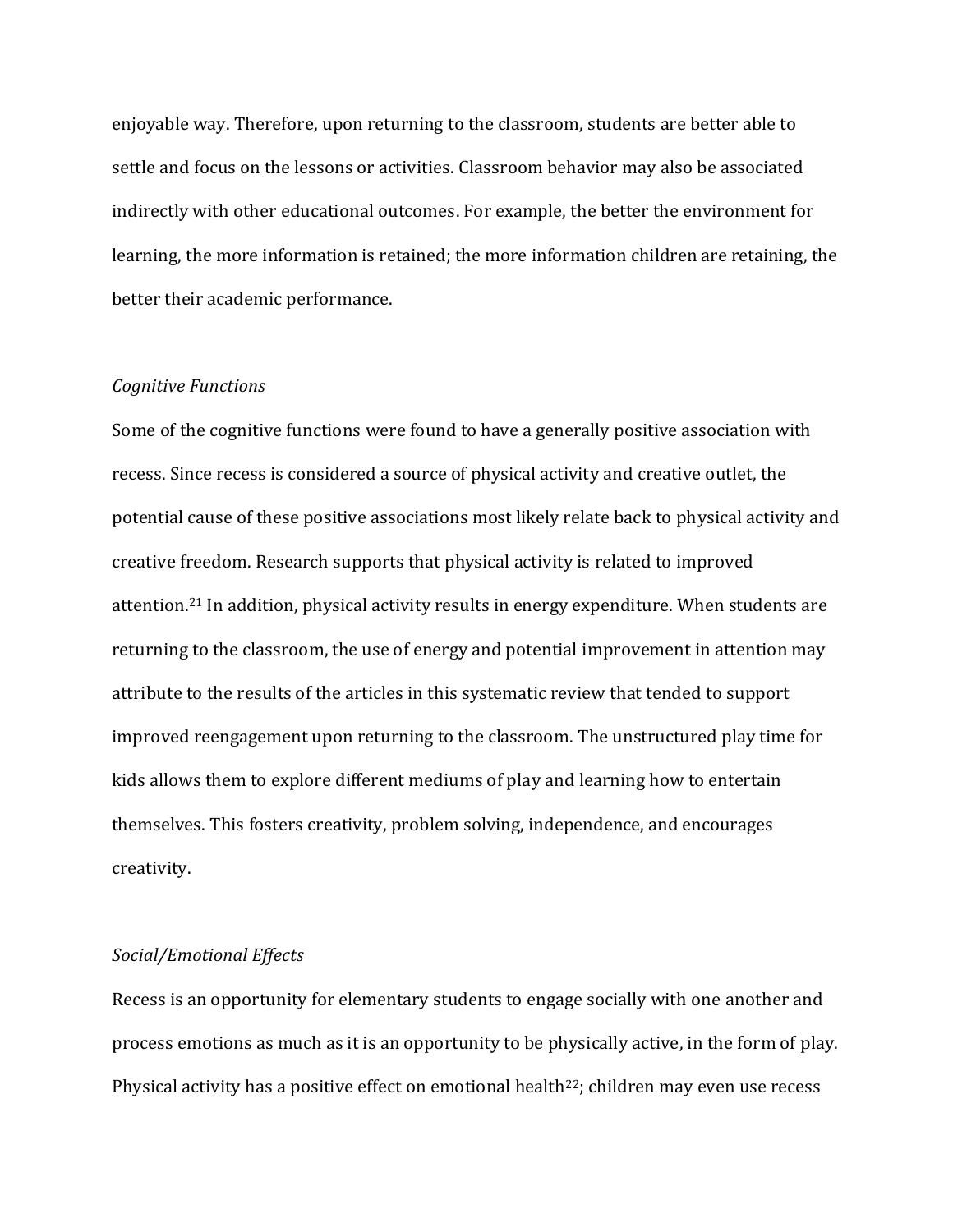to as an emotional outlet to release stress, anxiousness, jitteriness, boredom, etc. When people's emotions are positive, people are more likely to interact kindly. Understandably, this would most likely result in lower bullying rates.<sup>23</sup> The associations of recess and positive emotional effects may also be attributed to the social effects. Social conversations in elementary school students are important for their development.<sup>24</sup> When children learn and practice how to get along with one another and make friends, social norms and behaviors are learned and applied to their lives, possibly even improving the classroom environment.

### *Teaching Efficiency*

Teaching efficiency positive association with recess may be attributed to three reasons: less class time, more information is retained by students with physical activity, and there are decreased classroom distractions. A reduction in class time means teachers are inclined to focus more on the necessary curriculum. Memory falls under the cognitive effects educational outcome but also may contribute to teaching efficiency. Results of this systematic review found positive associations with memory retention and recess. The more information is retained by students, the less repetition of material is needed, potentially reducing the time on each subject material. In addition, classroom behavior, another educational outcome, may also contribute to teaching efficiency. This systematic review also found there to be an association with decreased disruptive classroom behavior and recess. When there are fewer disruptions and distractions, teachers deviate from the subject less often.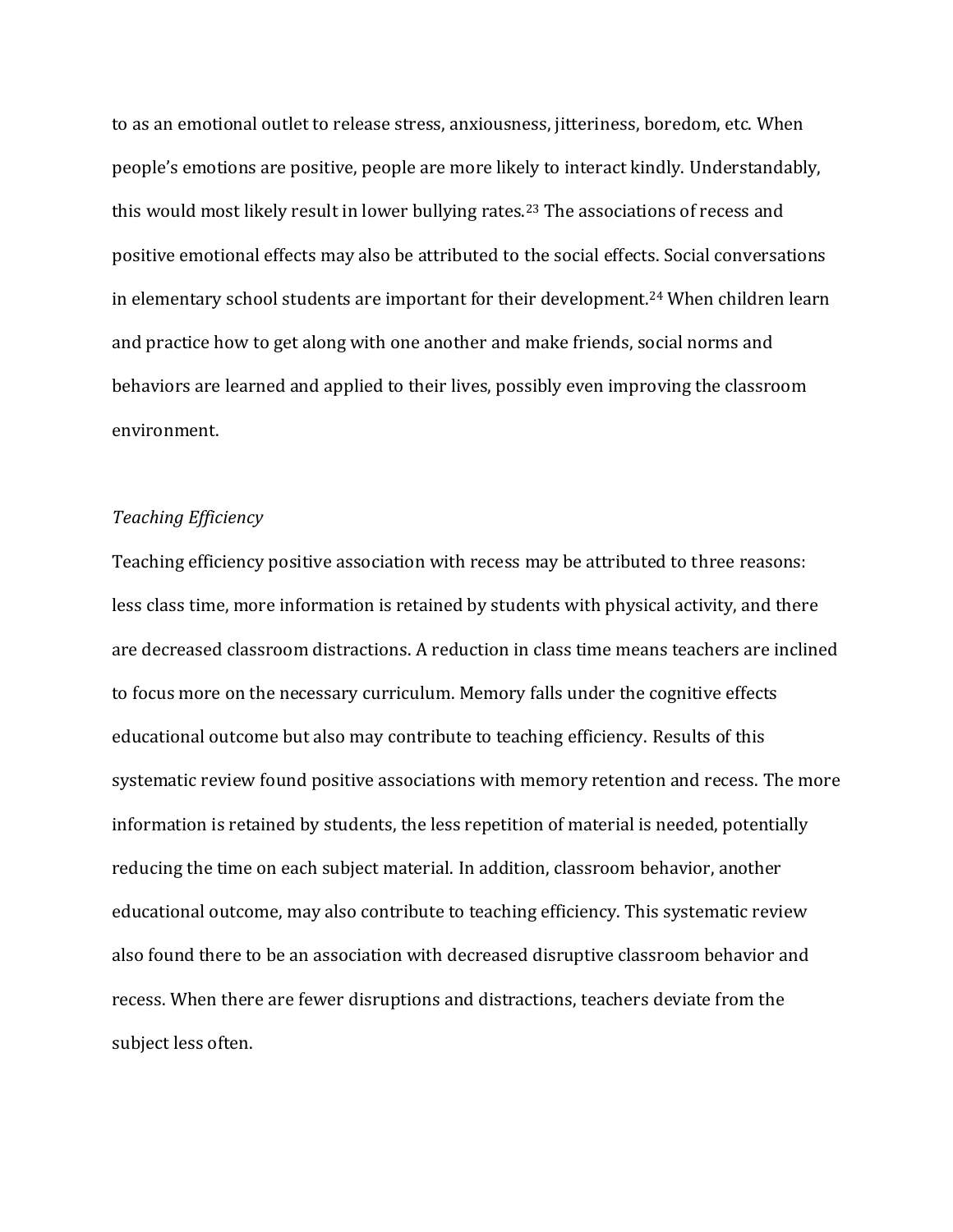### *Limitations*

One limitation to this review is a study that contradicted the main findings but is still graded as a good quality article. The study found that longer unstructured play divided into multiple recesses resulted in a decrease in listening effort. <sup>25</sup>The independent variable was different than most articles; instead of testing for an increase in a recess time per session, researchers designed a block schedule that lowered sessions times but had them occur multiple times throughout the day. The increase opportunity for attention disruptions may correlate with the conclusion the article reached, but the results should still be considered. Variations in research methodologies, like the article previously described, are a limitation in most systematic reviews. Most of the article reviewed in this systematic review were excluded due to them being off topic—or not pertaining to elementary school children, recess, and education outcomes. Out of the articles that were satisfying the requirements to be considered on-topic, quality became a factor of exclusion. Additionally, this systematic review is not direct research about the effects of recess on educational outcomes in elementary school children; it is a systematic review of related, academic articles.

## *Implications*

If the associations found in this systematic review are applied to the schools, teachers are likely to experience less disruptive classrooms, improved student participation, slightly less classroom time, etc. Although classroom time would be shortened, the positive associations recess has on overall classroom quality may out weight the shortened in-class time. School administrators are likely to benefit, as well; articles found through this systematic review should be used as resources for increasing the funding to schools.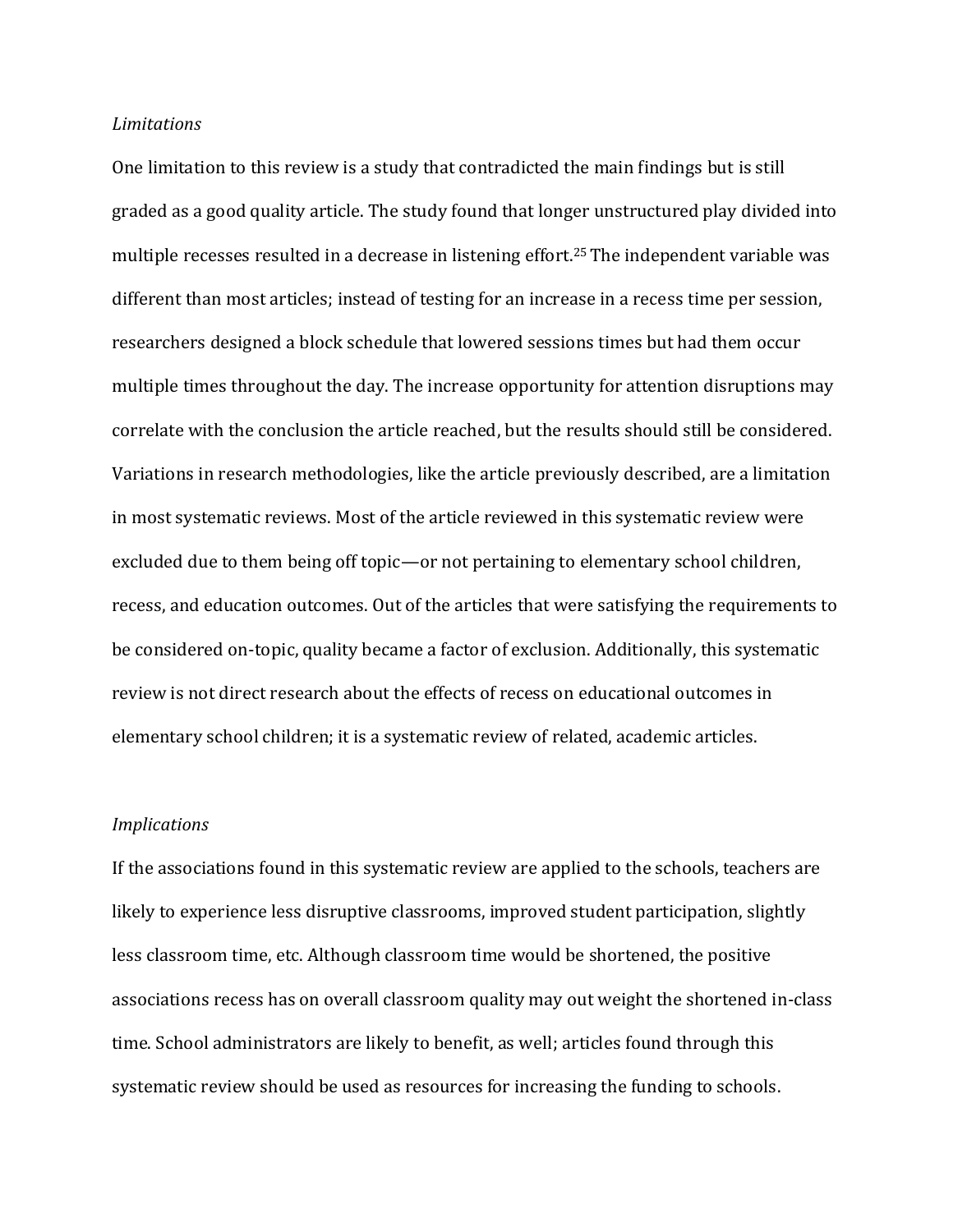# **Conclusions**

This systematic review cross examines articles that focus on the effect elementary school recess has on one or more educational outcomes. Although each article used was deemed good quality and relevant to the topic, further research should be conducted in supplementation to this review for two reasons: to narrow the purpose of research on specifically educational outcomes and increase the amount of research on this topic to test the reliability of any claims made. To review, recess is associated with improvements in academic, behavioral, cognitive, social/emotional, and other aspects of educational outcomes; articles found, analyzed, and compared should be used as resources for increasing the funding to schools.

### **Acknowledgements**

To complete this systematic review, the University of Arkansas Honors College has partially supported research by providing funding through by the Honors College Research Grant.

# **References**

- 1. Beets MW, Wallner M, Beighle A. Defining Standards and Policies for Promoting Physical Activity in Afterschool Programs. *Journal of School Health*. 2010;80(8):411- 417. doi[:10.1111/j.1746-1561.2010.00521.x](https://doi.org/10.1111/j.1746-1561.2010.00521.x)
- 2. Booth FW, Roberts CK, Laye MJ. Lack of Exercise Is a Major Cause of Chronic Diseases. In: Terjung R, ed. *Comprehensive Physiology*. 1st ed. Wiley; 2012:1143- 1211. doi[:10.1002/cphy.c110025](https://doi.org/10.1002/cphy.c110025)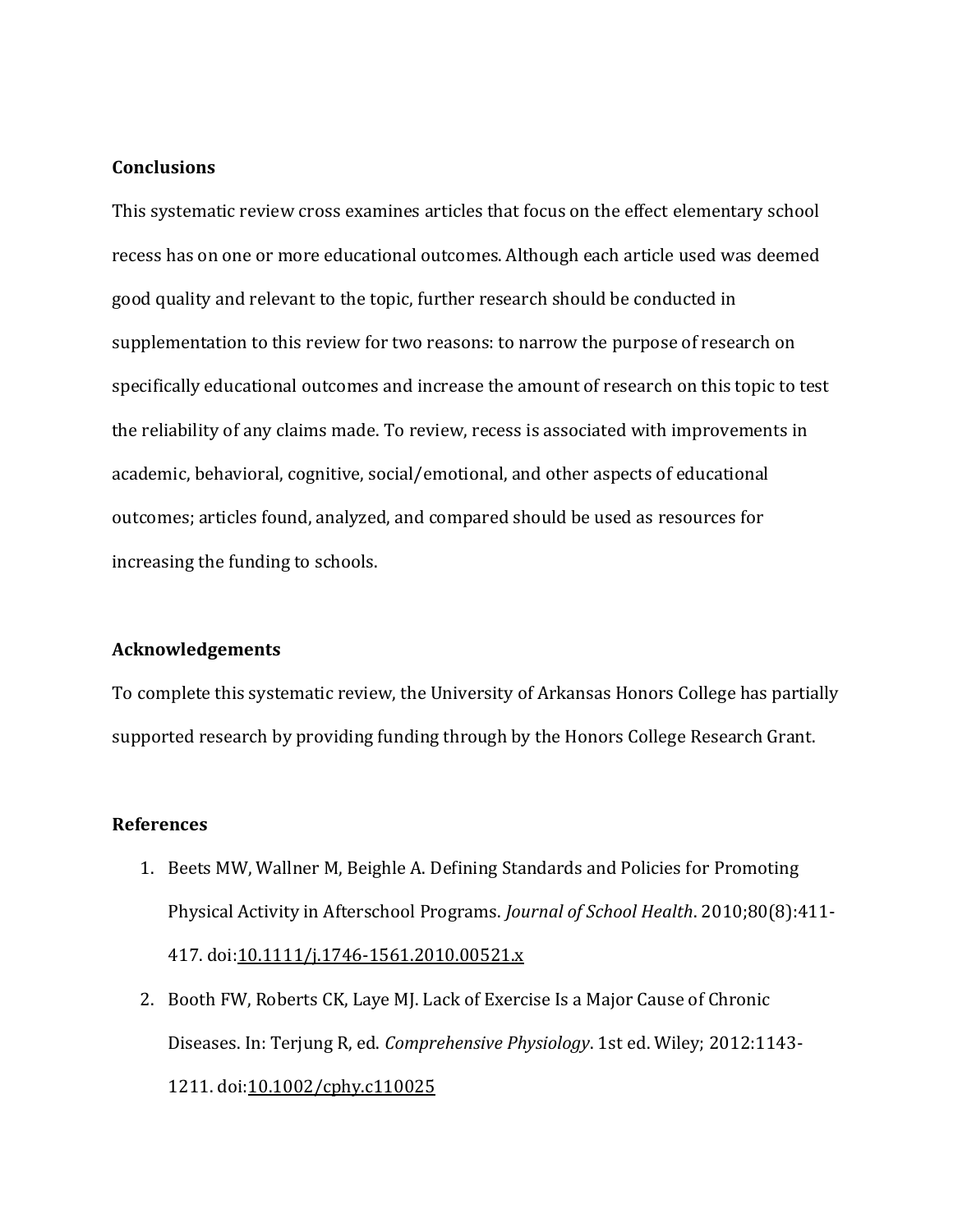- 3. US Department of Health and Human Services. US Department of Health and Human Services 2008 physical activity guidelines for Americans. *Hyattsville, MD: Author, Washington, DC*. 2008;2008:1-40.
- 4. Piercy KL, Troiano RP, Ballard RM, et al. The Physical Activity Guidelines for Americans. *JAMA*. 2018;320(19):2020. doi[:10.1001/jama.2018.14854](https://doi.org/10.1001/jama.2018.14854)
- 5. Donnelly JE, Hillman CH, Castelli D, et al. Physical Activity, Fitness, Cognitive Function, and Academic Achievement in Children: A Systematic Review. *Medicine & Science in Sports & Exercise*. 2016;48(6):1197-1222.

doi[:10.1249/MSS.0000000000000901](https://doi.org/10.1249/MSS.0000000000000901)

- 6. Sharma A, Madaan V, Petty FD. Exercise for Mental Health. *Prim Care Companion J Clin Psychiatry*. 2006;08(02):106. doi[:10.4088/PCC.v08n0208a](https://doi.org/10.4088/PCC.v08n0208a)
- 7. Greer TL, Trombello JM, Rethorst CD, et al. Improvements in Psychosocial Functioning and Health-Related Quality of Life Following Exercise Augmentation in Patients with Treatment Response but Nonremitted Major Depressive Disorder. *Depress Anxiety*. 2016;33(9):870-881. doi[:10.1002/da.22521](https://doi.org/10.1002/da.22521)
- 8. Pellegrini AD, Bohn CM. The Role of Recess in Children's Cognitive Performance and School Adjustment. *Educational Researcher*. 2005;34(1):13-19.
- 9. Bauml M, Patton MM, Rhea D. A Qualitative Study of Teachers' Perceptions of Increased Recess Time on Teaching, Learning, and Behavior. *Journal of Research in Childhood Education*. 2020;34(4):506-520. doi[:10.1080/02568543.2020.1718808](https://doi.org/10.1080/02568543.2020.1718808)
- 10.Stapp AC, Karr JK. Effect of Recess on Fifth Grade Students' Time On-Task in an Elementary Classroom. *International Electronic Journal of Elementary Education*. 2018;10(4):449-456.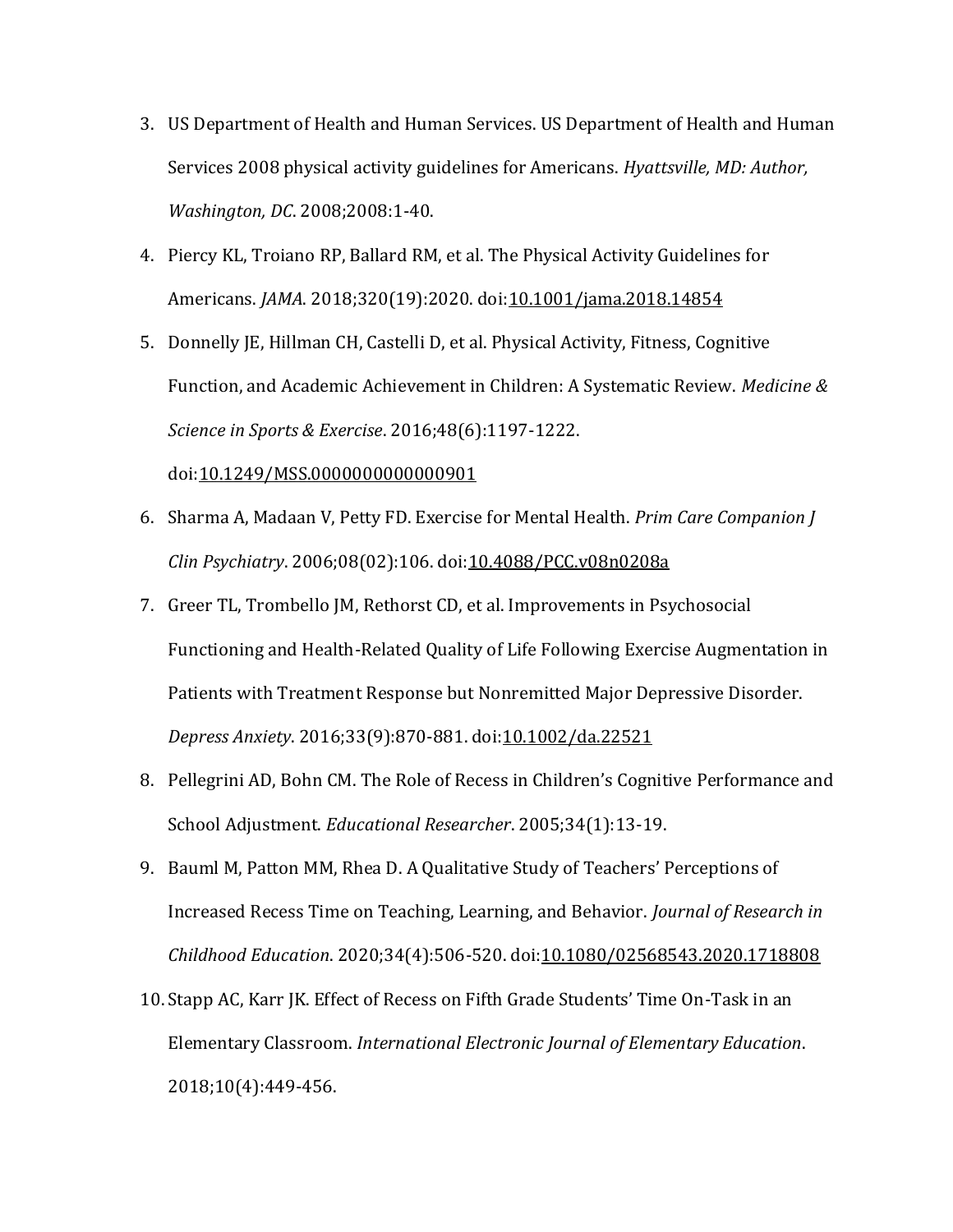11. Erwin H, Fedewa A, Wilson J, Ahn S. The Effect of Doubling the Amount of Recess on Elementary Student Disciplinary Referrals and Achievement Over Time. *Journal of research in childhood education*. 2019;33(4):592-609.

doi[:10.1080/02568543.2019.1646844](https://doi.org/10.1080/02568543.2019.1646844)

- 12. Ángel Latorre-Román P, Berrios-Aguayo B, Aragón-Vela J, Pantoja-Vallejo A. Effects of a 10-week active recess program in school setting on physical fitness, school aptitudes, creativity and cognitive flexibility in elementary school children. A randomised-controlled trial. *Journal of Sports Sciences*. 2021;39(11):1277-1286. doi[:10.1080/02640414.2020.1864985](https://doi.org/10.1080/02640414.2020.1864985)
- 13. Kern BD, Graber KC, Shen S, Hillman CH, McLoughlin G. Association of School‐Based Physical Activity Opportunities, Socioeconomic Status, and Third‐Grade Reading. *The Journal of school health*. 2018;88(1):34-43. doi[:10.1111/josh.12581](https://doi.org/10.1111/josh.12581)
- 14. Yesil Dagli U. Recess and Reading Achievement of Early Childhood Students in Public Schools. *education policy analysis archives*. 2012;20.

# doi[:10.14507/epaa.v20n10.2012](https://doi.org/10.14507/epaa.v20n10.2012)

- 15. Massey WV, Thalken J, Szarabajko A, Neilson L, Geldhof J. Recess Quality and Social and Behavioral Health in Elementary School Students. *J School Health*. 2021;91(9):730-740. doi[:10.1111/josh.13065](https://doi.org/10.1111/josh.13065)
- 16. Barros RM, Silver EJ, Stein REK. School Recess and Group Classroom Behavior. *Pediatrics (Evanston)*. 2009;123(2):431-436. doi[:10.1542/peds.2007-2825](https://doi.org/10.1542/peds.2007-2825)
- 17. Alanya Alaaddin Keykubat University, Özkal N. Teachers' and School Administrators' Views Regarding the Role of Recess for Students. *IJPE*. 2020;16(5):121-137. doi[:10.29329/ijpe.2020.277.8](https://doi.org/10.29329/ijpe.2020.277.8)